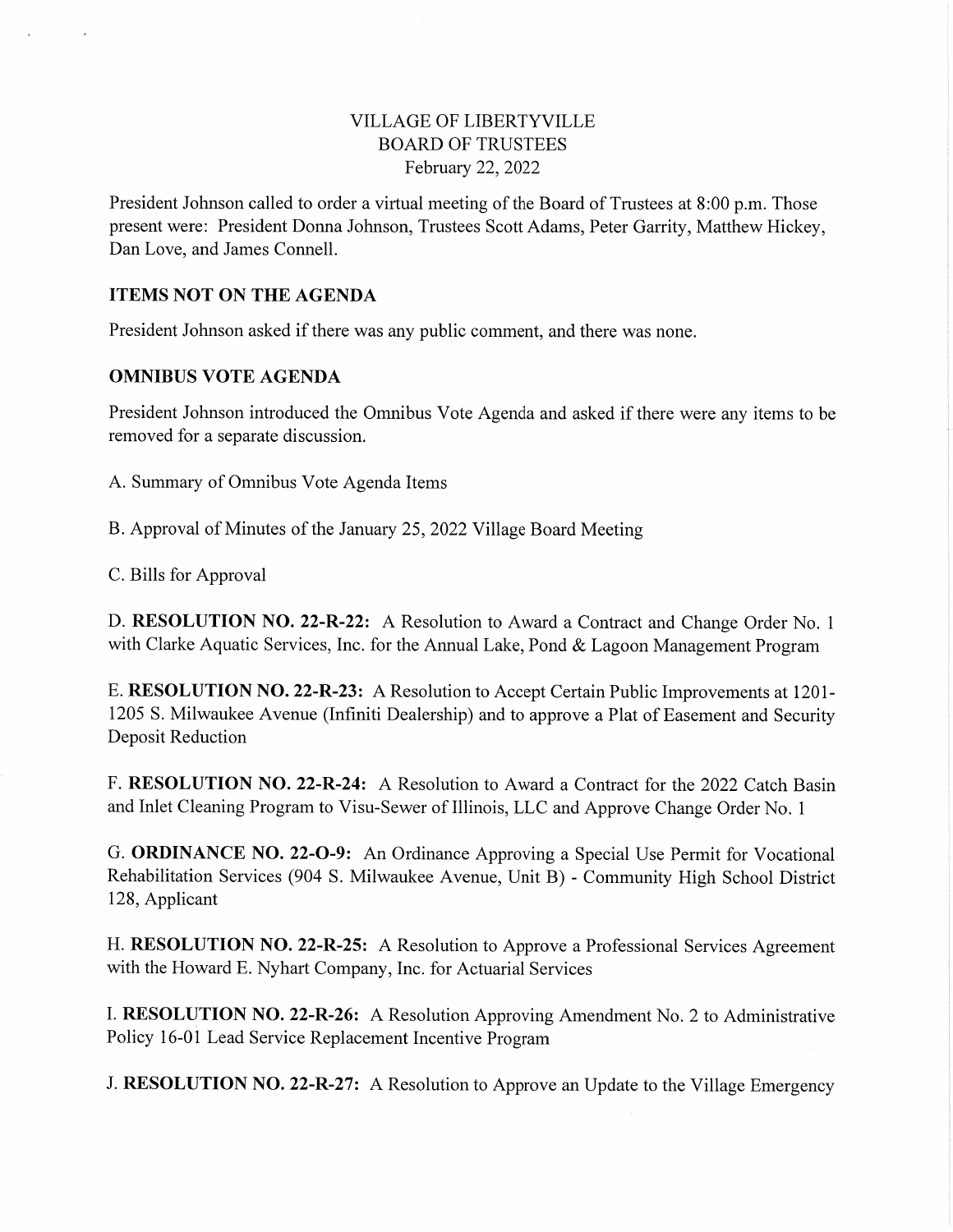Operations Plan. Trustee Adams moved to adopt the items listed on the Omnibus Vote Agenda in a single group pursuant to the omnibus vote procedures of the Libertyville Municipal Code, and Trustee Garrity seconded. The motion carried on roll call vote as follows:

AYES: Trustees Adams, Garrity, Hickey, Love, and Connell NAYS: None

# 4 - RESOLUTION NO. 22-R-28: A Resolution to Approve a Request for a Special Event Festival of the Arts

President Johnson noted a letter from the Adler Arts Center requesting Village Board approval for their 41st annual Festival of Arts event on August 6th and 7th, 2022. Adler Arts Center is also requesting to place a Banner in Cook Park and four entryway signs. The Art Festival is wellattended and brings residents and visitors to the downtown to shop, dine and stay, consistent with the goal to promote Liberty ville. Approval of the event by the Village Board is subject to the following conditions:

- DAMAC will complete the special event application which will specify the requirements for the event (new requests for services will be reviewed and will be approved as part of the application process)
- Approval from the Cook Park Library to block the entrance to the parking lot and notification to other entities that will have limited access

Staff recommends approval of the resolution to approve the Festival of Arts event.

Due to the current mitigations of the Restore Illinois plan for the current pandemic, it is recommended all events are approved conditional on any potential restrictions at the time of the event being implemented.

Amy Williams, Executive Director of the Adler Arts Center, and Scott Adams (as the applicant, not as Trustee) were available to speak to any questions. Ms. Williams spoke to questions offered by President Johnson. Scott Adams offered additional comments and clarification. President Johnson asked if there was any public comment and there was none. Trustees Garrity, Hickey, Love, and Connell offered questions, comments, and support for the item.

Trustee Love moved to approve item 4, and Trustee Connell seconded. The motion carried on roll call vote as follows:

AYES: Trustees Garrity, Hickey, Love, and Connell

NAYS: None ABSTAIN: Trustee Adams

| <b>BOARD OF TRUSTEES</b> |
|--------------------------|
| <b>February 22, 2022</b> |
|                          |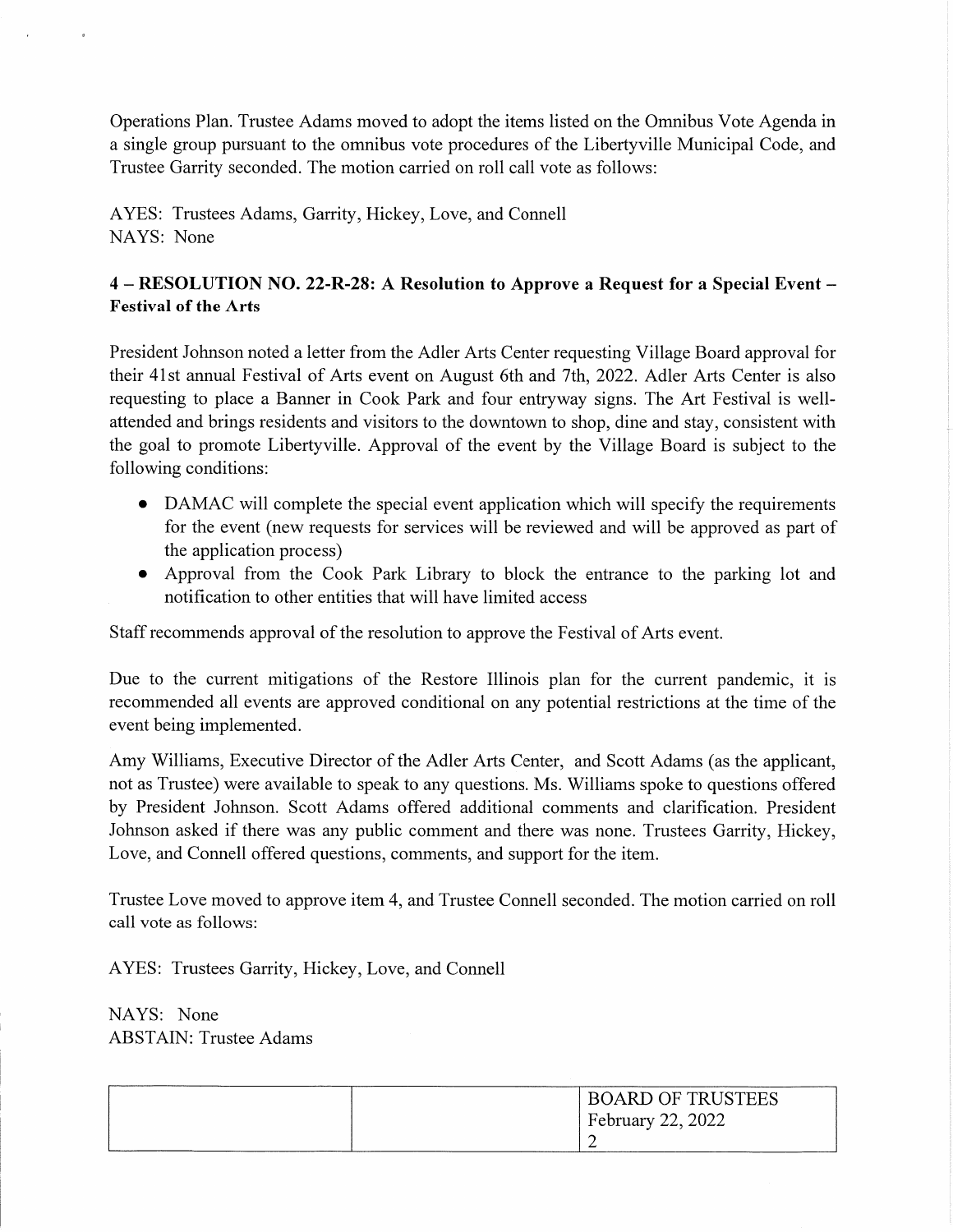# 5 - A) Report: Police Department Facility Study Phase 1 and B) RESOLUTION NO. 22-R-29: A Resolution Approving a Professional Services Agreement with Hezner Corporation (Phase 2 and 3 of Police Department Facility Study)

President Johnson noted the Hezner Corporation has completed Phase 1 of the Police Department Facility Study and will be providing a summary presentation at the Village Board meeting. Representatives from the Hezner Corporation will provide a summary presentation at the Board meeting.

The Phase 1 study for the Police facility, and related buildings, has been completed. In order to proceed with Phase 2 and 3 of the study. Village Board approval is needed in order to continue the work which will be over \$25,000, and therefore over the expenditure authority of the Village Administrator. The provision requiring Village Board approval was outlined in the professional services agreement which is included with this agenda item.

Hezner Corporation has requested that Phase 2 and 3 be approved concurrently due to the reliance of each phase on the prior phase's product and opinions. The fixed cost for Phase 1 was \$14,925. Phase 2 is \$22,650 and Phase 3 is \$12,225. The total cost is \$34,875 for Phases 2 & 3.

This resolution authorizes the continuation of the work outlined in the Professional Services Agreement for Phases 2 and 3 in the amount of \$34,875. There is a total of \$250,000 available in the Public Building Improvement Fund via the budget amendment approved last fall. As a result, there is adequate funding to complete the project.

Kurt Hezner and Scott Hezner, Principals from the Hezner Corporation offered opening comments on the report and the project. Mr. Hezner made a brief presentation to the Board on their initial research and evaluation.

President Johnson asked if there were any public comments, and there were none. Trustees Adams, Garrity, Hickey, Love, and Connell offered comments and support for the item. President Johnson introduced item 5B. Trustee Adams offered comments and support for the item. Trustees Garrity and Hickey voiced some concerns but offered support for item 5B. Trustees Love and Connell offered comments and support for the item.

Trustee Adams moved to approve item 5B, and Trustee Love seconded. The motion carried on roll call vote as follows:

AYES: Trustees Adams, Garrity, Hickey, Love, and Connell NAYS: None

| <b>BOARD OF TRUSTEES</b> |
|--------------------------|
| February 22, 2022        |
|                          |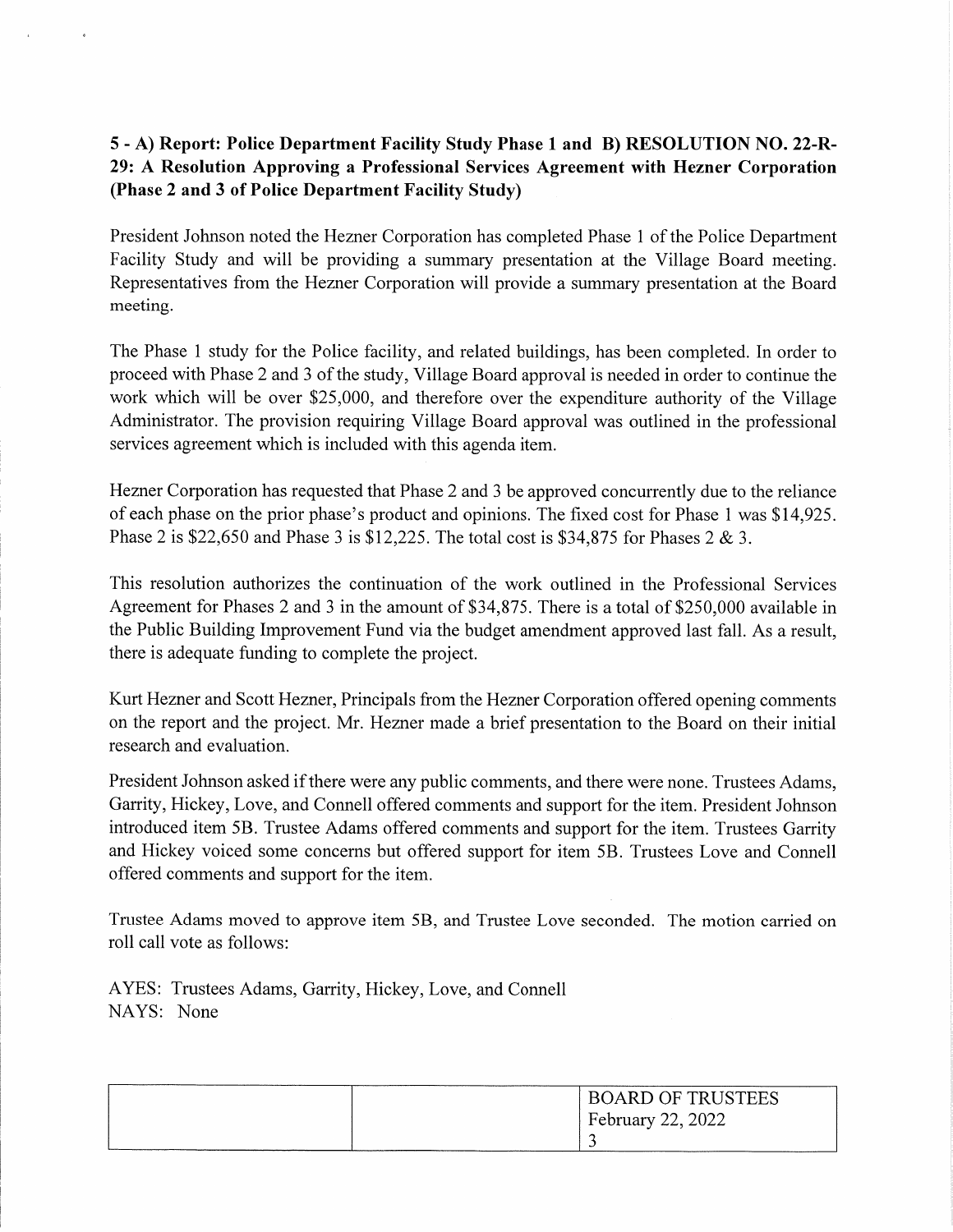# 6 - RESOLUTION NO. 22-R-30: A Resolution to Award a Contract for the 2022 Sanitary and Storm Sewer Cleaning, Televising and Lining Project to National Power Rodding Corp.

President Johnson noted the Fiscal Year 2021/22 Budget includes funds to perform televising, cleaning and lining of various segments of the Village's sanitary sewer and storm sewer systems. This year's program includes multiple locations throughout the Village and includes a Bid Alternate for Ultra-Violet Curedin-Place-Pipe ("UV Curing"). This method has been recommended for consideration due to increased curing speed and decreased noise pollution when compared to a traditional stream-cured lining method. The use of the UV Curing lining method will allow the project to adhere to the Village's standard construction hours of 7AM to 6PM. Both the standard bid (Hot Water and Steam Curing) and the bid alternate (UV Curing) include sewer televising and cleaning in addition to the different lining methods.

Three (3) sealed bids were received on February 11, 2022 and are summarized in the table below:

| Contractor             |                              | Bid Amount – Hot Water/Steam Curing | Bid Alternate Amount – UV Curing |
|------------------------|------------------------------|-------------------------------------|----------------------------------|
|                        | National Power Rodding Corp. | \$354,502.50                        | \$409,047.50                     |
| Visu-Sewer of Illinois |                              | \$414,811.75                        | No Bid                           |
| Michels Corporation    |                              | No Bid                              | \$726,190.10                     |

National Power Rodding Corp. was determined to be the lowest responsive bidder in the amount of \$409,047.50 and has successfully performed previous sewer maintenance and rehabilitation projects for the Village. Upon review of the bid results, staff recommends approval of the contract with National Power Rodding Corp. for this amount, which includes the UV Curing bid alternate. Sufficient funds are available in the FY 2021/22 Budget in the amount of \$450,000 in the Utility Fund (Account# 20-2024- 6-776) and  $$100,000$  in the Stormwater Sewer Fund (Account# 21-2121-6-790) respectively, to complete the proposed work.

Staff recommends approval of the resolution to award the contract for the 2022 Sanitary and Storm Sewer Cleaning, Televising and Lining Project, including the Bid Alternate for UV Curing, to National Power Rodding Corp. in the amount of \$409,047.50 and to authorize execution of the contract by the Village Administrator.

President Johnson asked if there were any public comments, and there were none. Trustees Adams, Garrity, and Hickey offered support for the item. Trustees Love and Connell asked Director Kendzior questions and offered support for the item.

Trustee Connell moved to approve item 6, and Trustee Love seconded. The motion carried on roll call vote as follows:

AYES: Trustees Adams, Garrity, Hickey, Love, and Connell

| <b>BOARD OF TRUSTEES</b> |
|--------------------------|
| <b>February 22, 2022</b> |
|                          |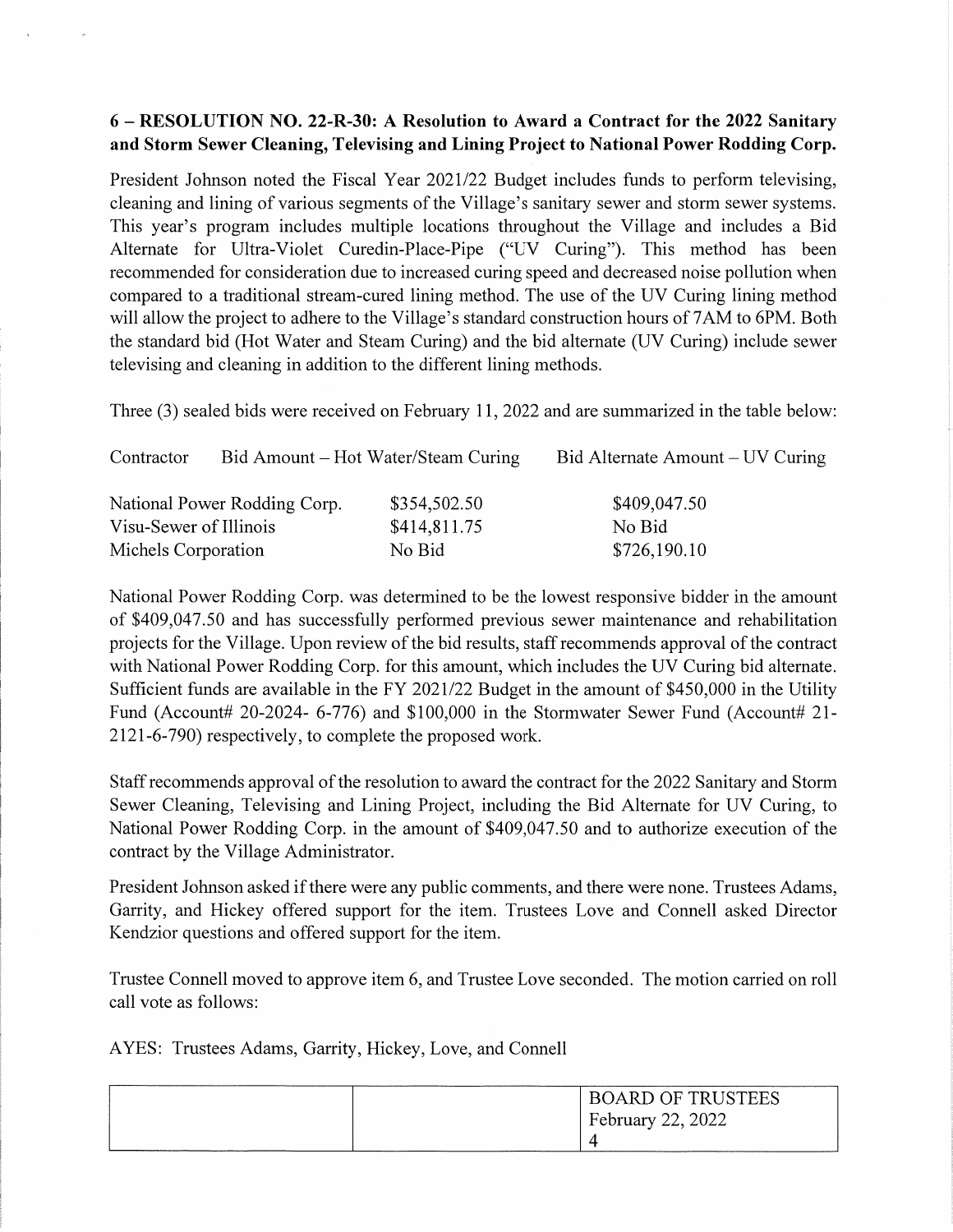#### NAYS: None

# 7 - RESOLUTION NO. 22-R-31: A Resolution to Purchase a Replacement Public Works International Truck from Rush Truck Center of Northern Illinois, Chicago IL

President Johnson noted the Draft Fiscal Year 2022/23 Annual Budget provides \$215,000 in the Fleet Services Vehicle Replacement Fund (Account #30-0000-6-782) for the purchase of a replacement Public Works Unit #321 International Truck. The current Unit #321 is a 2011 International Truck. Unit #321 is a front-line snowplow truck that completes snow removal and ice control on IL Rte. 176 and IL. Rte. 21. The proposed replacement truck will be a 2024 International Truck. Following its replacement, Staff recommends the current Unit #321 be auctioned on GovDeals, an online government auction site.

The Village participates in the State of Illinois Joint Purchasing State Contract. By participating in joint purchase programs, the Village is able to maximize savings due to multiple bidders. Rush Truck Center of Northern Illinois provided the lowest price of \$226,867 for the truck. The lowest price is \$11,867 over the allotted budget amount of \$215,000. There is a surplus of \$21,692 from the recent approved purchase of the four Police Interceptor vehicles in the Fleet Services Vehicle Replacement Fund (Account #30-0000-6-782). Staff recommends using \$11,867 from the surplus to cover the cost overage for Unit #321 replacement truck.

Staff recommends adoption of the Resolution to approve the purchase of the 2024 International Truck from Rush Truck Center of Northern Illinois, Chicago, IL in the amount of \$226,867, subject to the appropriation of funds in the Draft FY 2022/23 Annual Budget, and authorize execution of the purchase by the Village Administrator.

President Johnson asked if there were any public comments, and there were none. President Johnson asked staff questions and staff spoke to the questions. Trustees Garrity, Hickey, Love, and Connell offered support for the item.

Trustee Garrity moved to approve item 7, and Trustee Hickey seconded. The motion carried on roll call vote as follows:

AYES: Trustees Adams, Garrity, Hickey, Love, and Connell NAYS: None

### PETITIONS AND COMMUNICATIONS

President Johnson announced the following:

| <b>BOARD OF TRUSTEES</b> |
|--------------------------|
| February 22, 2022        |
|                          |